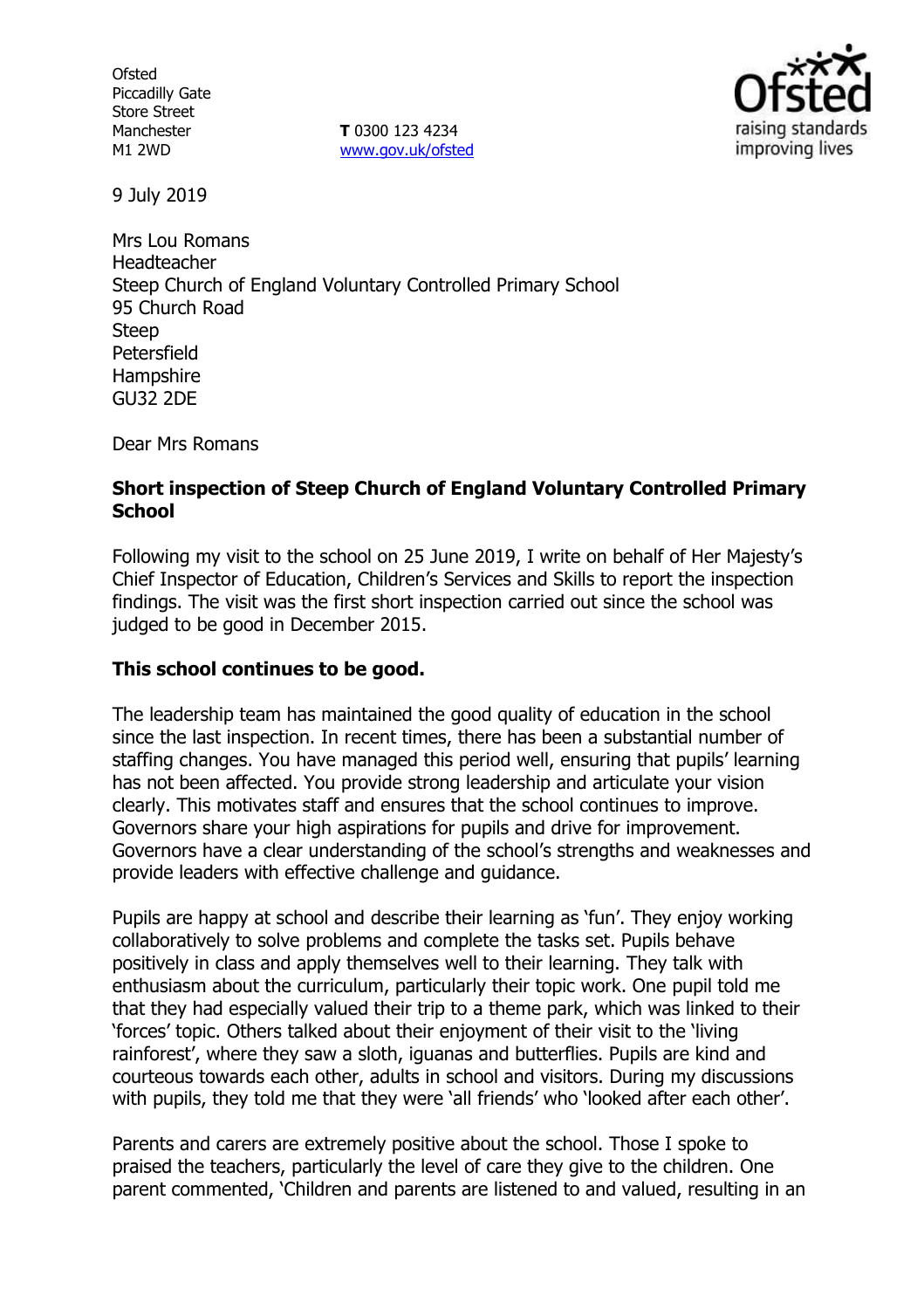

engaging culture of mutual respect.' All parents who completed Ofsted's online questionnaire, Parent View, said that their children are well looked after at school and make good progress. The vast majority said that they would recommend the school to others.

At the last inspection, you were asked to further strengthen the quality of writing and mathematics by giving pupils opportunities to practise their skills. During the inspection, I observed pupils across the school writing at length and drawing upon their existing knowledge and skills with confidence. We scrutinised a range of pupils' mathematics books. This scrutiny showed that pupils are regularly given opportunities to develop their calculation fluency and apply their mathematical understanding to solve problems and explain their reasoning. You were also asked to ensure that pupils manage their behaviour well. In my discussions with pupils, they said that behaviour in school is good. They told me that teachers are always quick to make sure that pupils follow the school's rules. The vast majority of parents who completed the Parent View questionnaire said that the school ensures that pupils behave well.

You and your leadership team have a clear understanding of the school's many strengths, which include the wide range of enriching experiences that enhance the curriculum for pupils. These contribute to pupils' high standards of achievement in English by the end of Year 6. However, you are not complacent. You are currently working to improve the teaching of phonics in the early years and key stage 1. This work is already having a positive impact on pupils' understanding and skills in phonics. You have also identified that mathematics in key stage 2 needs to be developed further.

### **Safeguarding is effective.**

The leadership team has ensured that safeguarding arrangements are effective and the culture of safeguarding is strong. You lead annual training for staff, which is updated in response to all current regulation and guidance. As a result, all staff have a clear understanding of how to identify and report concerns. The designated safeguarding lead responds quickly if a concern is raised so that pupils receive effective, timely support.

Governors also undertake annual safeguarding training. They fully understand the importance of keeping pupils safe and take their responsibilities seriously. The safeguarding governor routinely checks the school's vetting and recruitment procedures for staff and volunteers.

Pupils say that they feel safe in school. They talk about the many ways they are taught to keep themselves safe, for example through their learning about fire safety, online safety and 'stranger danger'. One parent commented, 'The excellent pastoral care provided by school staff means that children feel safe and secure in school.'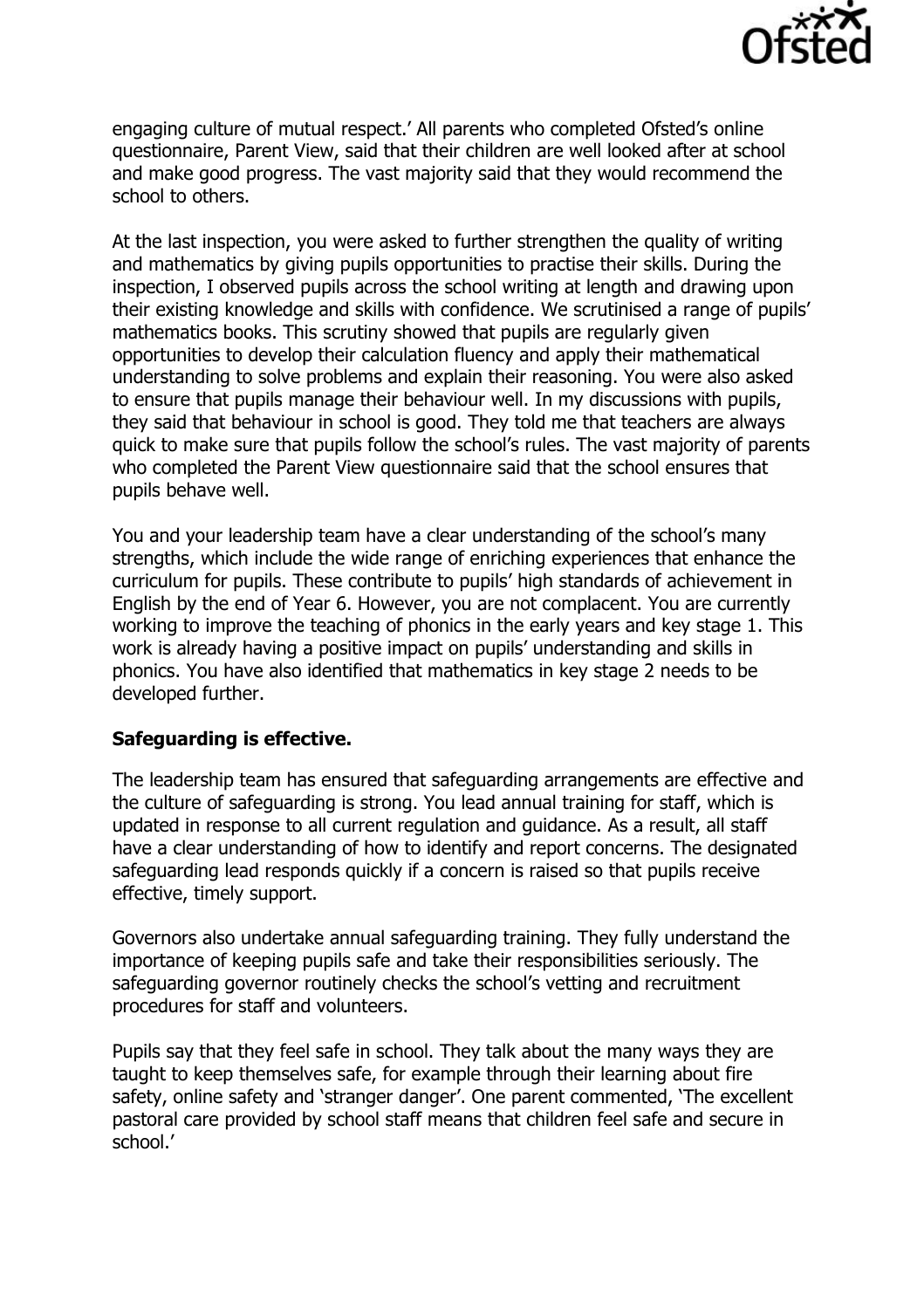

# **Inspection findings**

- In recent years, you have worked effectively with your staff to develop the quality of teaching in English across the school. Much improvement is evident. In the 2018 end of key stage 2 tests, all Year 6 pupils achieved the expected standard in reading. This is 25% above the national average. In addition, a larger proportion of pupils attained the higher standard in reading, compared to other schools. While Year 6 pupils achieved very well in writing in 2018, smaller proportions of pupils achieved or exceeded the expected standard. During the inspection, we jointly observed the teaching of writing. Pupils can write confidently in a range of genres. Their writing included the language features appropriate to the task and they used their extensive vocabulary to make their work more interesting. Mostly, pupils' spelling was accurate. Sometimes, teachers did not challenge pupils sufficiently, which resulted in some pupils' progress not being as strong as it could be. Nevertheless, the majority of pupils make good progress from their starting points in writing and achieve well.
- In 2018, at the end of key stage 2, a smaller proportion of pupils achieved or exceeded the expected standard in mathematics compared to the national averages. You acknowledge that the teaching of mathematics needs to improve and have rightly prioritised this as an area for development. While much work has been started to address this area of relative weakness, it is too early to see the impact on the quality of teaching and learning in mathematics. Teachers' planning is not yet consistently ensuring that the needs of all pupils are met. Consequently, some pupils do not make strong enough progress. This is particularly the case for the most able pupils and for those who require more support with mathematics.
- $\blacksquare$  From our joint observations of the teaching of phonics and early writing, it was clear that improvements have been made. Some pupils are able to write and spell complicated words accurately, applying their knowledge of phonics with skill and confidence. However, teachers do not always ensure that the most able pupils are challenged sufficiently. As a result, these pupils are not consistently making the strong progress that they are capable of. You are right to continue to focus on securing improvements in the teaching of phonics in the early years and key stage 1.

# **Next steps for the school**

Leaders and those responsible for governance should ensure that:

- larger proportions of pupils achieve the expected and higher standards in mathematics at the end of key stage 2
- $\blacksquare$  the most able pupils are challenged sufficiently in the development of their phonics and spelling skills.

I am copying this letter to the chair of the governing body, the director of education for the Diocese of Portsmouth (ce), the regional schools commissioner and the director of children's services for Hampshire. This letter will be published on the